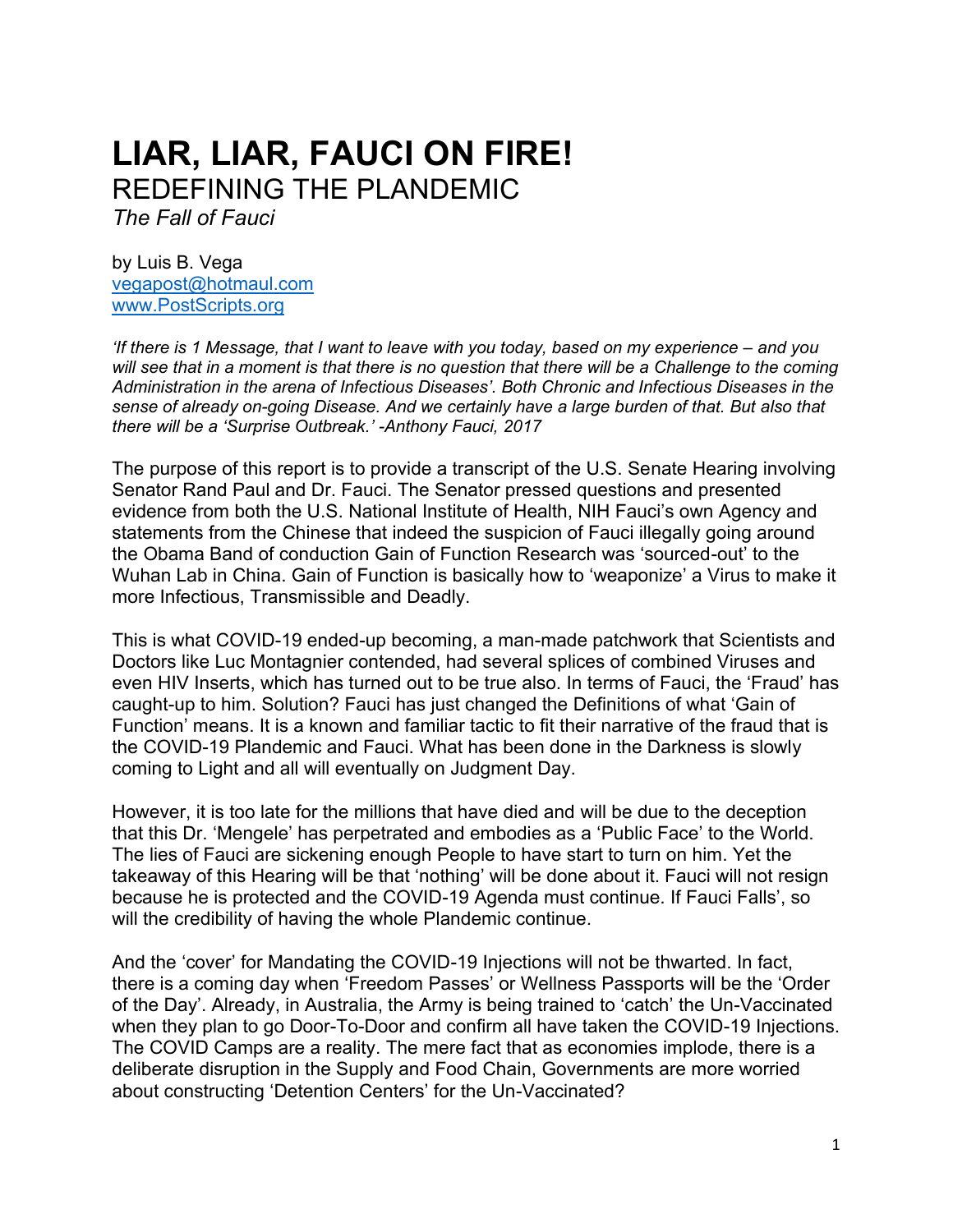# **Un-Authorized and Un-Ethical Experimentation**

Dark days are coming; Tribulation Period Days are coming as Jesus foretold. It will pale in comparison to the Concentration Camps of Hitler, Stalin and Mao. But as there is still the Church on Earth, the Body of Christ, there is yet sufficient Light to expose such Mengele's as Fauci that have lied and will continue in the Mass Psychosis. However, for Fauci personally, his fall may be a coming Featured Attraction. It has been also come to light that Fauci sanctioned vile experiments on Beagle Puppies wherein their Vocal Cords were severed so they could not scream as Flies devour their Brains while the Dogs were still alive. This happened in Tunisia.

Then there were the experiments on live Monkeys that had holes drilled to their Brain and drops of Acid were administered to see its effect. Such are Sick Scientists. When did Science ever become Satanic to do such harm? Then there are now other accusations that have come to life of Fauci's Experiments perpetrated on Orphans in New Yor City from Mike Adams, the Health Ranger.

He has informed that Fauci's was trying to peddle AZT to Pregnant Women to see if there were any effects on their Babies from it. He decided to test this Deadly Poison on vulnerable Minority Orphans in NYC, usually the Black and Brown ones. When the Kids objected to the poison being given to them and refused, Fauci had the drug force-fed into them through feeding tubes. There are mass graves in New York with the bodies of these helpless, forgotten Children.

This is the man that in a speech titled '[Pandemic Preparedness in the Next](https://gumc.georgetown.edu/gumc-stories/global-health-experts-advise-advance-planning-for-inevitable-pandemic/)  [Administration](https://gumc.georgetown.edu/gumc-stories/global-health-experts-advise-advance-planning-for-inevitable-pandemic/)' at Georgetown University Medical Center. He delivered an astonishing prediction just days before Trump would be Inaugurated on January 20, 2017. Fauci, who has overseen the National Institute of Allergy and Infectious Diseases (NIAID) since 1984, warned that looming 'Health Challenges' would involve both Chronic Diseases, ones already ongoing, as well as 'A Surprise Outbreak'. Or rather should he have said a 'Surprise Attack'?

During the Senate Hearing on November 4, 2021, it was interesting how much Fauci's demeanor changes. And of course, the Left Media Outlets are taunting Fauci as the 'Victim' and how it was Senator Paul who 'Attacked' the beloved Dr. Fauci, never mind the allegations and evidence. Here are but 3 main Headlines that appeared right after the Hearing from the bought Media, whom are one in the same that own Big Pharma, and the Money.

- *1. Senator Rand Paul attacks Dr. Anthony Fauci in Senate COVID-19 Hearing. UPI*
- *2. Fauci says Rand Paul is 'egregiously incorrect' about Gain of Function Research. SNBC*
- *3.* Fauci confronts Rand Paul who calls for him to quit: Makes me uncomfortable. Yahoo.

Anyone who saw and heard the Senate Hearing will realize that this is pure Propaganda at its finest. Nowhere will they show a Frail Old Man literally shaking in his shoes. And unable to mutter-out his own Acronyms of how he is 'Not Responsible' for this Pandemic. But now the tides are slowly working against Fauci. It will be interesting to see if he will be sacrificed on the Altar of Convenience or allowed to continue.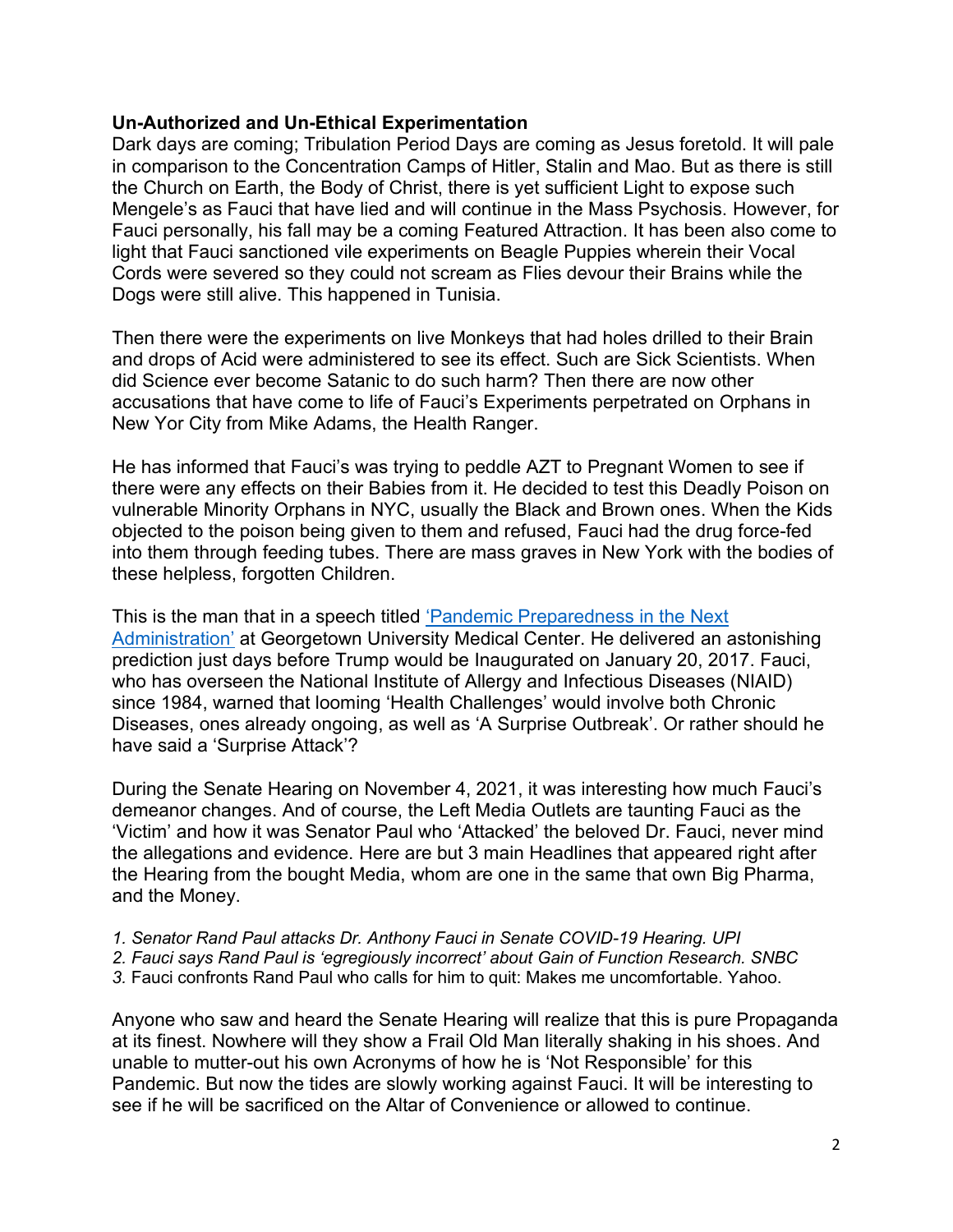However, Fauci clearly seemed extremely docile this time compared to before. Perhaps it might be because even his own Agency is no longer running 'Interference' for him. Others noted how Fauci sounds like former U.S. President Bill Clinton when he responded to a question about his sexual encounters with the White House Intern, with 'It depends on what your Definition of 'is' is'. The point?

# *Senator Rand Paul*

\_\_\_\_\_\_\_\_\_\_\_\_\_\_\_\_\_\_\_\_\_\_\_\_\_\_\_\_\_\_\_\_

*Dr. Fauci, I do not expect you today to admit that you approved of NIH Funding for Gain and Function Research in Wuhan. But your repeated denials have worn thin and a majority of Americans, frankly, do not believe you. Even the NIH now admits that Eco Health Alliance did perform Experiments in Wuhan that created Viruses, 'Not Found in Nature'. That actually did 'Gain' in Lethality. The facts are clear, the NIH did fund Gain of Function Research in Wuhan despite your protestations.*

*You can deny it all you want, but even the Chinese Authors of the Paper, in their Paper admit that 'Viruses Not Found in Nature' were created. And yes, they gained an Infectivity. Your persistent denials though, are not simply a stain on your Reputation, but are 'Clear and Present Danger' to the country and to the World. As Professor Kevin Esvelt of MIT has written, 'Gain of Function Research looks like a gamble that Civilization cannot afford to risk'. And yet, here we are again with you steadfast in your denials. Why does it matter? Because Gain of Function Research with Laboratory Created Viruses Not Found in Nature, could cause a Pandemic even worse the next time.*

*We are suffering today from one that has a Mortality of approximately 1%. They are experimenting with Viruses that have Mortalities of between 15% and 50%. Yes, our Civilization could be at risk from one of these Viruses Experiments that combine Unknown Viruses with known Pandemic-Causing Viruses… Are incredibly risky. Experiments that combine Unknown Viruses with Corona Viruses that have as much as 50% Mortality, could endanger Civilization as we know it. And here you sit, unwilling to accept any Responsibility for the Current Pandemic and unwilling to take any steps to prevent Gain of Function Research from possibly unleashing an even more Deadly Virus.*

*You mislead the Public by saying that the Published Viruses could not be COVID. Well, exactly no one is alleging that. No one is alleging that the Published Viruses by the Chinese are COVID. What we are saying is that this was 'Risky Type' of Research, Gain of Function Research. It was risky to share this with the with the Chinese. And that COVID may have been created from a Not-Yet-Revealed Virus. We do not anticipate the Chinese are going to reveal the Virus if it came from their Lab. You know that. But you continue to mislead. You continue to support NIH Money going to Wuhan. You continue to say you 'Trust the Chinese Scientist'. You appear to have learned nothing from this Pandemic. Will you today finally take some Responsibility for funding Gain of Function Research in Wuhan?*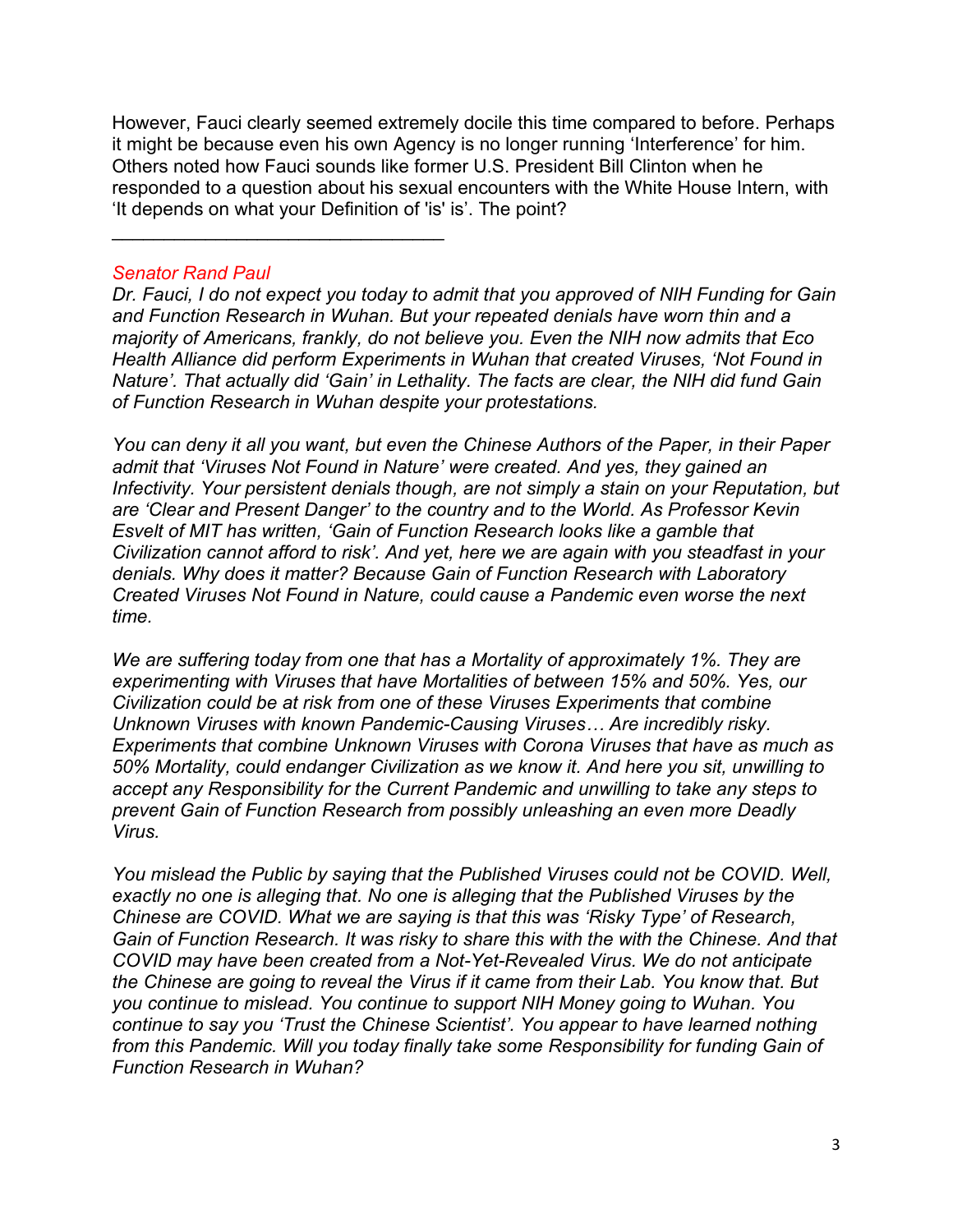#### *Anthony Fauci*

*Senator, with all due respect. I disagree with so many of the things that you have said. Again. First of all, Gain of Function is a very 'Nebulous Term'. We have spent… not us, but Outside Bodies, a considerable amount of effort to give a 'More Precise Definition' to the type of Research that is of concern, that might lead to a Dangerous Situation. You are aware of that. That is called P3CO.* 

#### *Senator Rand Paul*

*We are aware that you deleted Gain of Function from the NIH Website.*

#### *Anthony Fauci*

*Well, I can get back to that a moment, if we have time but let us get back to the 'Operating Framework' and 'Guiderails' of which we operate under. And you have ignored them. The guidelines are very, very clear. That you have to be dealing with a Pathogen that clearly is shown and very likely to be Highly Transmissible in an uncontrollable way in Humans. And to have a high degree of Morbidity and Mortality and that you do Experiments to enhance that. Hence the word E-P-P-P, Enhanced Pathogens of Po…Pote…Potential...*

# *Senator Rand Paul*

So, when Eco-Health Alliance took the Virus…

#### *Anthony Fauci*

Well. Can I?...I would love to

#### *Senator Rand Paul*

*…and combined it with WIV-1 and caused a Recombinant Virus, that does not exist in Nature, and it made mice sicker that had 'Humanized Cells. You are saying that that is not Gain of Function Research?*

#### *Anthony Fauci*

*According to the Framework and Guidelines…*

#### *Senator Rand Paul*

*So, what you are doing is defining a Weigh-Gain of Function? You are simply saying it does not exist because you changed the definition on the NIH Website. This is terrible and you are, you are completely trying to escape…*

#### *Anthony Fauci*

*Right…*

#### *Senator Rand Paul*

*…the idea that we should do something about trying to prevent a Pandemic from leaking from a Lab. There is, the Preponderance of Evidence now, points towards this coming from the Lab and what you have done is change the Definition*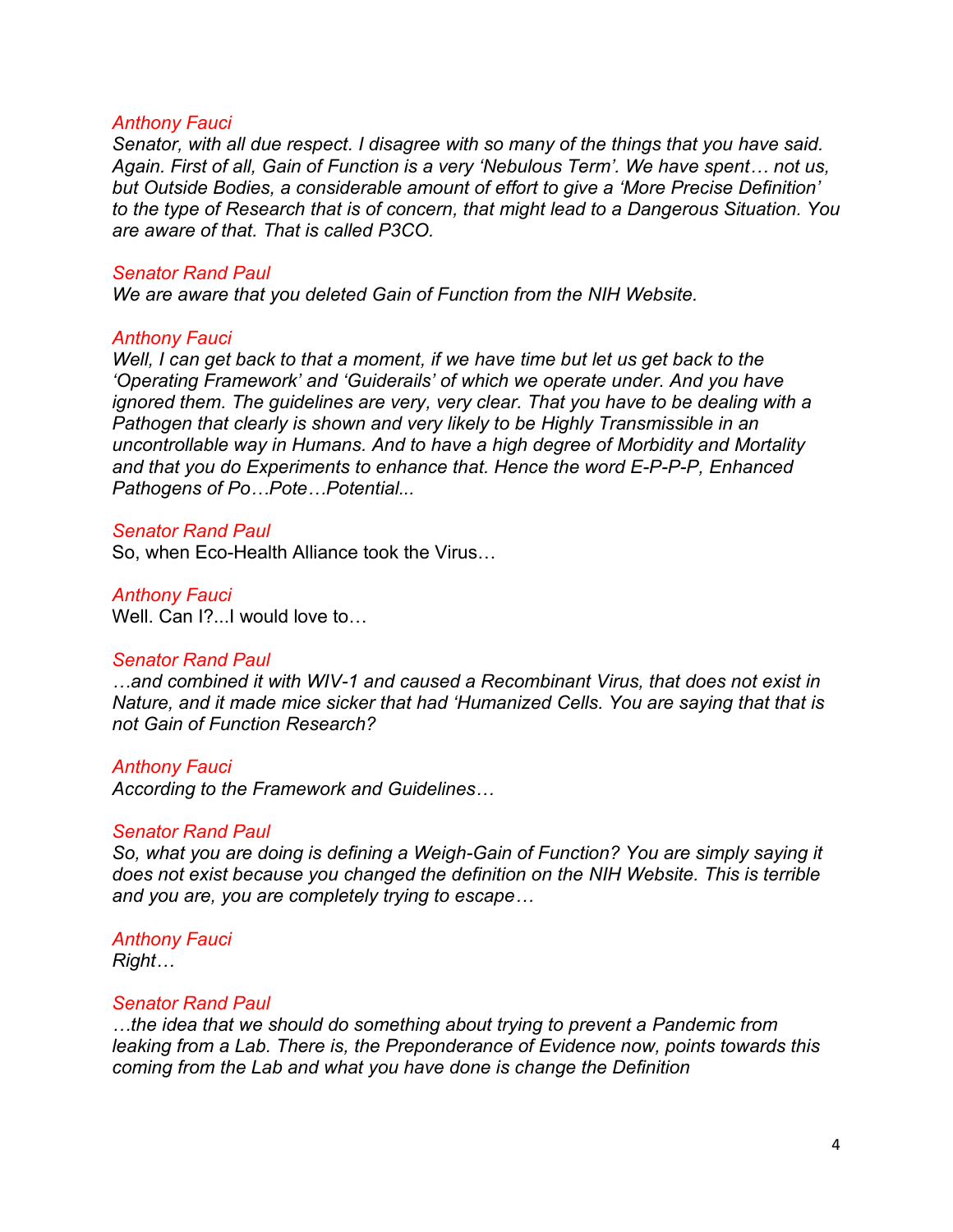*Anthony Fauci Right…*

*Senator Rand Paul*

*…on your Website to try to Cover Your Ass basically. That is what you have done. Anthony Fauci Right…*

# *Senator Rand Paul*

*You have changed the Website to try to have a 'New Definition' that does not include the 'Risky Research' that is going. And until you admit that it is risky, we are not going to get anywhere. You have to admit that this Research was risky.* 

*The NIH has now rebuked them. Your own Agency has rebuked them. But the thing is… is you are still unwilling to admit that they Gained in Function when they say they became sicker. They gained in lethality…*

# *Anthony Fauci*

*Right…*

# *Senator Rand Paul*

*…it is a New Virus. That is not Gain of Function.*

# *Anthony Fauci*

*According to the Definition that is currently 'operable'. You know Senator, let us make it clear for the People who are listening. The Current Definition was done over a 2 to 3 year period by Outside Bodies, including the NSABB, 2 Conferences by the National Academy of Science Engineering and Medicine on December 2014, March 2016. We commissioned external Risk Benefit Assessment and then on January of 2017, the Office of Science and Technology Policy of the White House issued the current policy…*

# *Senator Rand Paul*

*…and coincidently...*

#### *Anthony Fauci Right, I have not seen…*

# *Senator Rand Paul*

*…the Definition, on the same day, the NIH said that yes, there was a Gain of Function in Wuhan. The same day, the Definition appeared, the 'New Definition' to try to define a way what is going-on in Wuhan.* 

*Until you accept it, until you…accept responsibility, we are not going to get anywhere close to trying to prevent another Live Leak of this dangerous sort of Experiment. You will not admit that it is dangerous and for that lack of judgment, I think it is time that you Resign.*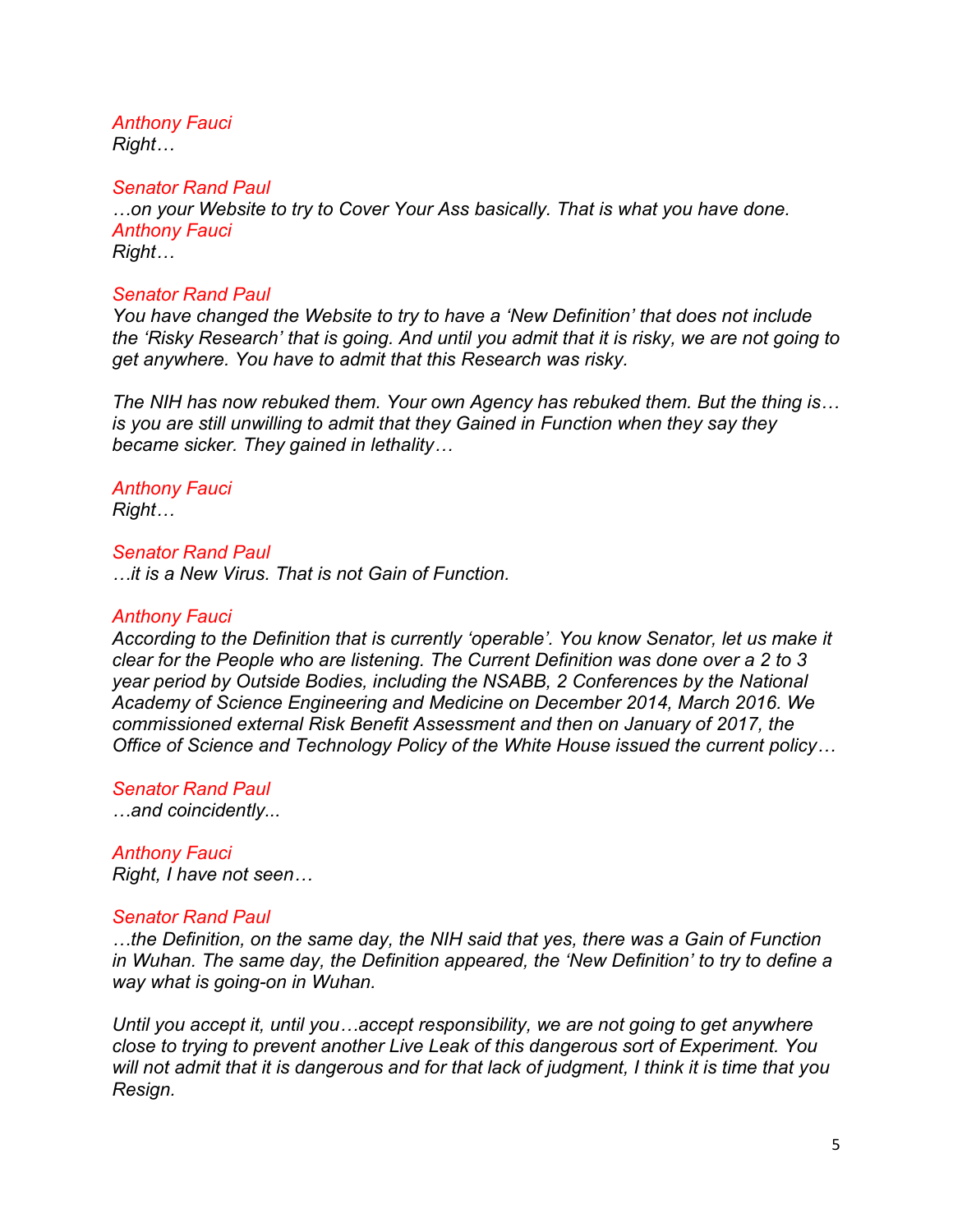#### *Chair Person*

Thank you Senator Paul, and I would like, um to give the time to Dr. Fauci.

#### *Anthony Fauci*

*Yeah, well. There were so many things that are egregious misrepresentation here Madam Chair, that I do not think I would be able to refute all of them but just a couple of them. For the Listens to hear for. You have said that I am unwilling to take any Responsibility for the Current Pandemic? I have no Responsibility for the Current Pandemic. The Current Pandemic. Okay.* 

*Number 2, you said the overwhelming amount of evidence indicates that is a Lab Leak? I believe most Card-Carrying Viral Philogynists and Molecular Virologists would disagree with you. That is much more likely, even though we leave open all possibilities, it is much more likely that this was a Natural Occurrence. 3rd… you say,* we continue…

#### *Senator Rand Paul*

…You tested 80,000 Animals and no Animals have been found with COVID?

# *Chair Person Senator Paul? The time is deferred. Allow for a response.*

# *Anthony Fauci*

...and 3<sup>rd</sup>, you made a statement just a moment ago that is completely incorrect. Where you say, we continue to support research at the Wuhan Institute of Virology.

# *Senator Rand Paul*

You approved it in August of last year.

#### *Anthony Fauci*

*No, no. Your statement says quote… I wrote it down as you were writing, 'You continue to support Research at the Wuhan Institute of Virology'…*

#### *Senator Rand Paul*

*You were in Committee a month ago and said you still trust the Chinese Scientist and you still support the Research over there. You said it a month ago in a Committee…*

#### *Chair Person*

*Senator Paul, I have allowed Dr. Fauci to respond. You have had your time. I am going to give him one more minute…*

#### *Senator Rand Paul*

*He is going to be dishonest. He ought to be challenged.*

#### *Chair Person*

*Senator Paul, we will allow Dr. Fauci to respond after you have given accusations like that. Dr. Fauci.*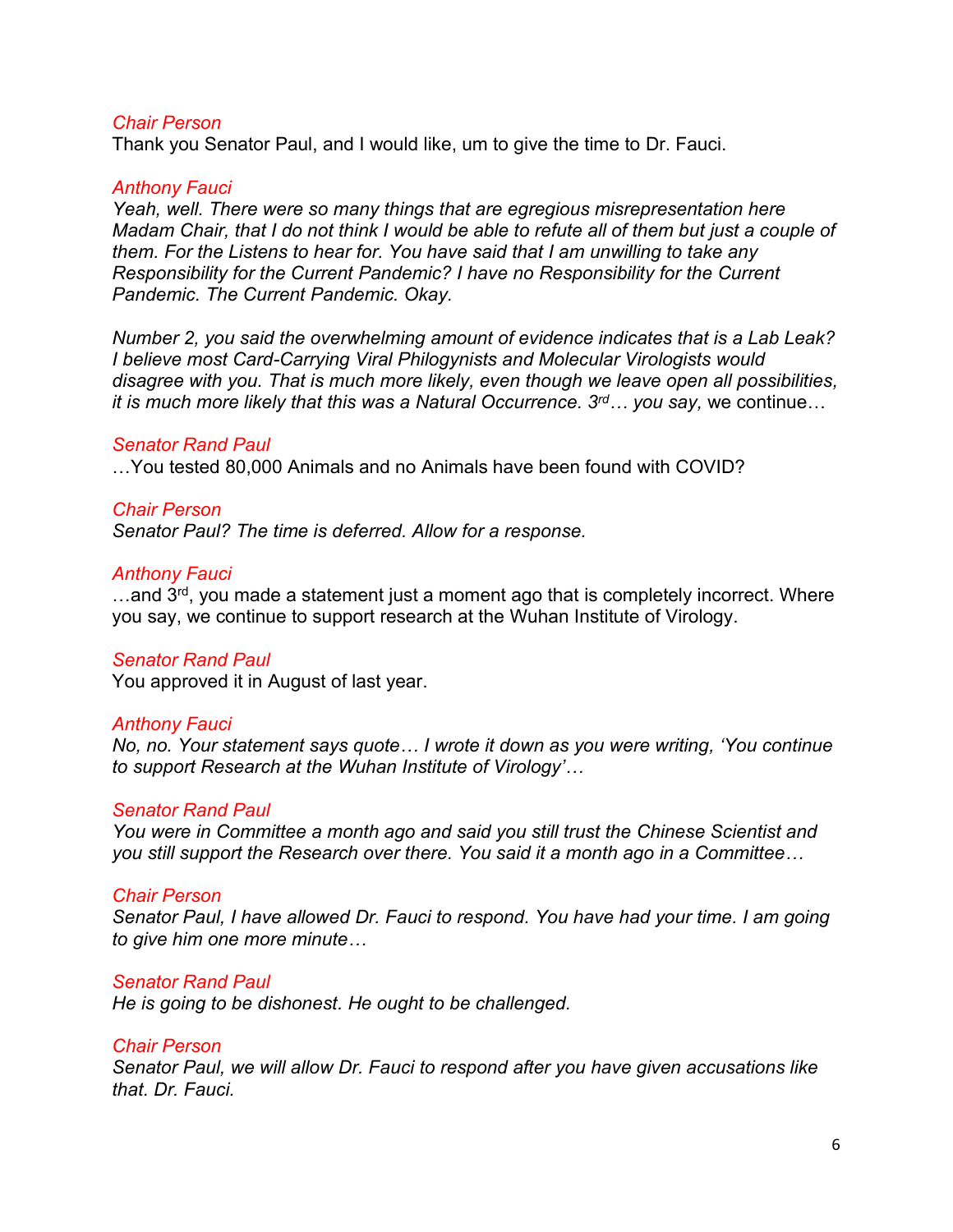#### *Anthony Fauci*

*Well, I do not have any more to say, except to say that as usual. And I have, I have a great deal of respect for this Body of the Senate. And it makes me very uncomfortable to have to say something. But he is egregiously incorrect in what he says. Thank you.*

*Senator Rand Paul History will figure that out on its own.*

\_\_\_\_\_\_\_\_\_\_\_\_\_\_\_\_\_\_\_\_\_\_\_\_\_

*Chair Person We will turn to Senator Hassan thank you.*

# **Revealing the Foundation of the Fraud**

If Fauci is lying, has been lying about what he did in Wuhan to enhance the present COVID-19 Virus, then all of what has been perpetrated because of it is a Fraud. This is the dangerous part of this whole Mass Psychosis. It comes from the book 1984 as it is all about the Power of Words. He who controls Words and their Definitions, control all. It is about Double Speak then. As it has been said, 'The basic tool for the manipulation of Reality is the Manipulation of Words'. If you can control the meaning of words, you can control the people who must use the Words'.

Fauci's Foundation will go down in History among the ranks of Mengele as a Murderer of Millions. Yet, if you disagree with him, you disagree with 'Science'. This type of 'Science' is Satanic. 'To disagree with me is to disagree with Science', Fauci has stated. What others also caught in the semantics of Fauci's reply was that he appeared to implicate himself of being guilty of 'Past Plandemics', but not the Current pandemic. So not responsible for delta because that mutated on its own... but responsible for the COVID-19 one? Responsible for SARS? Responsible for AIDS? He basically just admitted to being responsible for something.

And at this point in time, those who can change the Definition of Words, at a mouseclick, as it has been done already with what a 'Vaccine' is and now what 'Gain of Function' is, will continue to occur as the Power Elite, in this case, Fauci who makes \$417,000 a year and whose Wife is head of Bioethics at NIH will continue to overload their 'Science' on the Masses, like the innocent Beagles, Monkeys and Orphans. And thanks to the COVID-19 'Fear', the Authorities have now become the Arbiters of what Truth is. Science is now 'Sacred'.

Try to post the Patent of the Gain of Function Science or even some Names in relation it and such inquiries will automatically be deleted. If you look on Google patents, the Corona Virus was patented by employees of the CDC back in 2004. Here's the thing, if the Corona Virus was a naturally occurring virus, it would be illegal to Patent it. Also, patenting a Harmful Virus that can be used as a Bio-Weapon is also illegal. So why is there a patent on the Corona Virus? The point? There is no honest, unbiased, and true Scientific discourse occurring on Campuses, Hospitals, Health Agencies.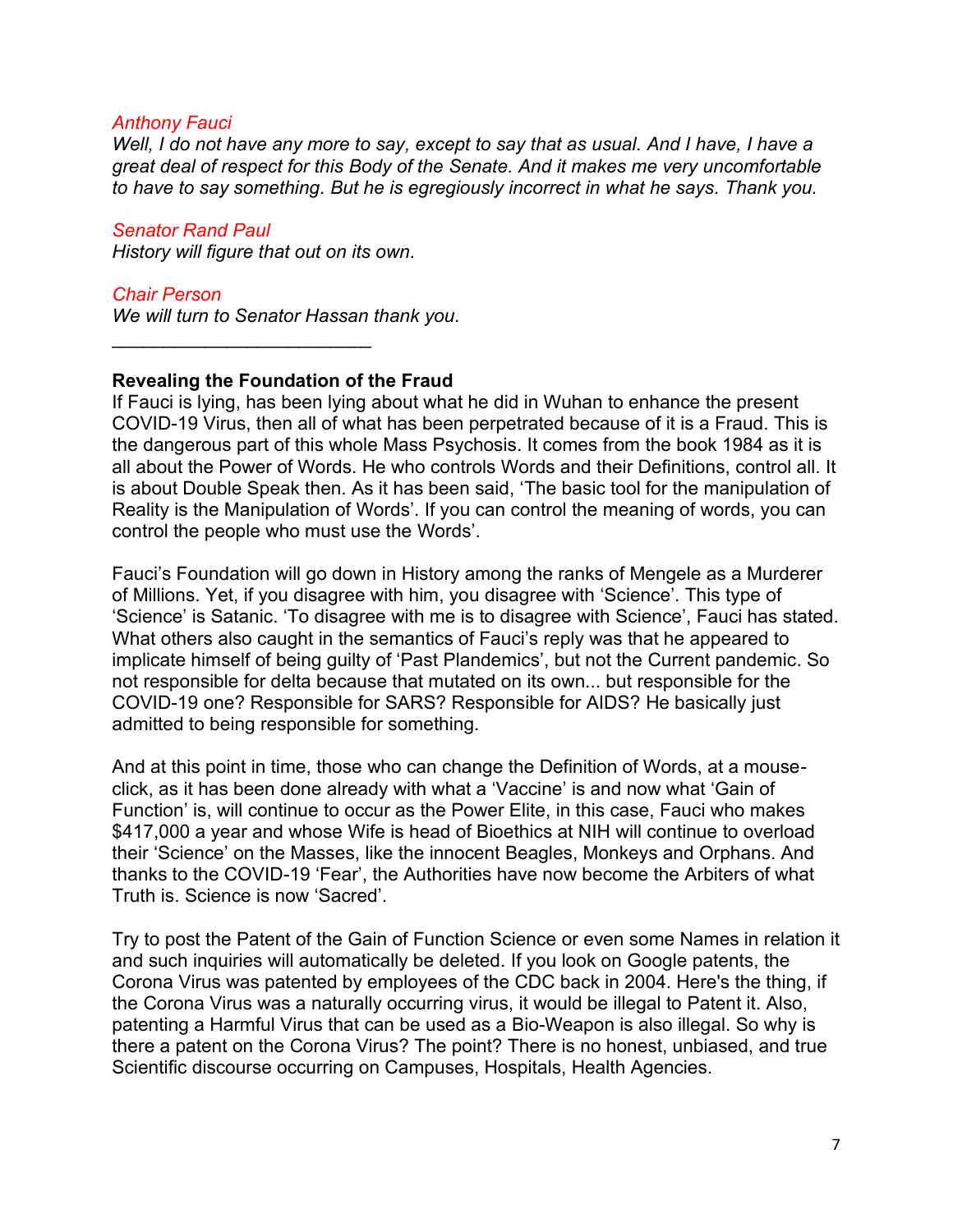# **Orwellian Double Speak**

It Is a sad and Dark Day when the only place on Earth presently that Science can be scrutinized is a U.S. Senate Hearing for only 20 minutes. Fauci responded to Senator Paul's statement to resign by saying, 'It makes me very uncomfortable to have to say something...' You mean TELLING THE TRUTH? Fauci dispelled Senator Paul's statement about Gain of Function as being trivial and a matter of what the 'Current Definition' is. This is a prime example of a Functioning Psychopath, in one's opinion.

What is a Psychopath? Here are the Traits of a Psychopath: No Empathy. No Remorse. No Guilt. Constantly Lies. Does whatever it takes to get or do what they need to get done to carry out certain jobs. Based on Orders or Goals. Manipulative behavior. Superficial Charm. Poor Judgment, Failure to learn for Experience. Highly Intelligent. No capacity of Love. Grandiose sense of Self-Worth.

Not according to Dr Reiner Fuellmich. See Findings of the Corona Investigatory Committee. It is a sad and Dark Day, when Fauci's defense is reduced to Semantics over Definitions he is trying to change to mean what you need them to mean at the moment. Bureaucrats have long twisted Language to suit their needs. Here is 1 example provided by Aleksandr Solzhenitsyn's masterwork, The Gulag Archipelago. An excerpt follows.

*'From the very beginning of the Bolshevik Revolution in 1917, strong Elements within the movement favored abolishment of capital punishment. Lenin, the leader of the Communist Element and the Man who would lead the country from 1918 to 1924, scoffed at the idea, but went along with the Members of his Coalition. On October. 28, 1917, Capital Punishment was abolished. At the beginning of 1918, an Admiral went on Trial for refusing to follow an order to scuttle Russia's Baltic Fleet.* 

*After a brief Trial the Judge ordered the Admiral, 'To be shot within 24 hours'. Some in the Courtroom expressed concern, because Capital Punishment had been abolished. To which, the Prosecutor replied: 'What are you worrying about? Executions have been abolished. But Shchastny (the Admiral) is not being Executed; he is being Shot'.*

And they did shoot him, Solzhenitsyn added. This is a distinction that would be fully appreciated in the present Orwellian COVID World Order.

But thank goodness nobody changed the Definition of 'Vaccine. Wait ... what? They also changed the Definition of Vaccine on the CDC site. it started around 2015. They have now changed it 2 or 3 times. A 'Vaccine' is now considered 'Something that Alleviate Symptoms'. The difference? If one looks at an old Dictionary, the clear understanding of a 'Vaccine' was that provided 3 facets to a Human Body.

*1-Stopped Infection from spreading to other parts of the Human Body. 2-Prevented Transmission of the Virus from contaminating other Humans. 3-Provided Safe and Effective and Lasting Immunity to the person.*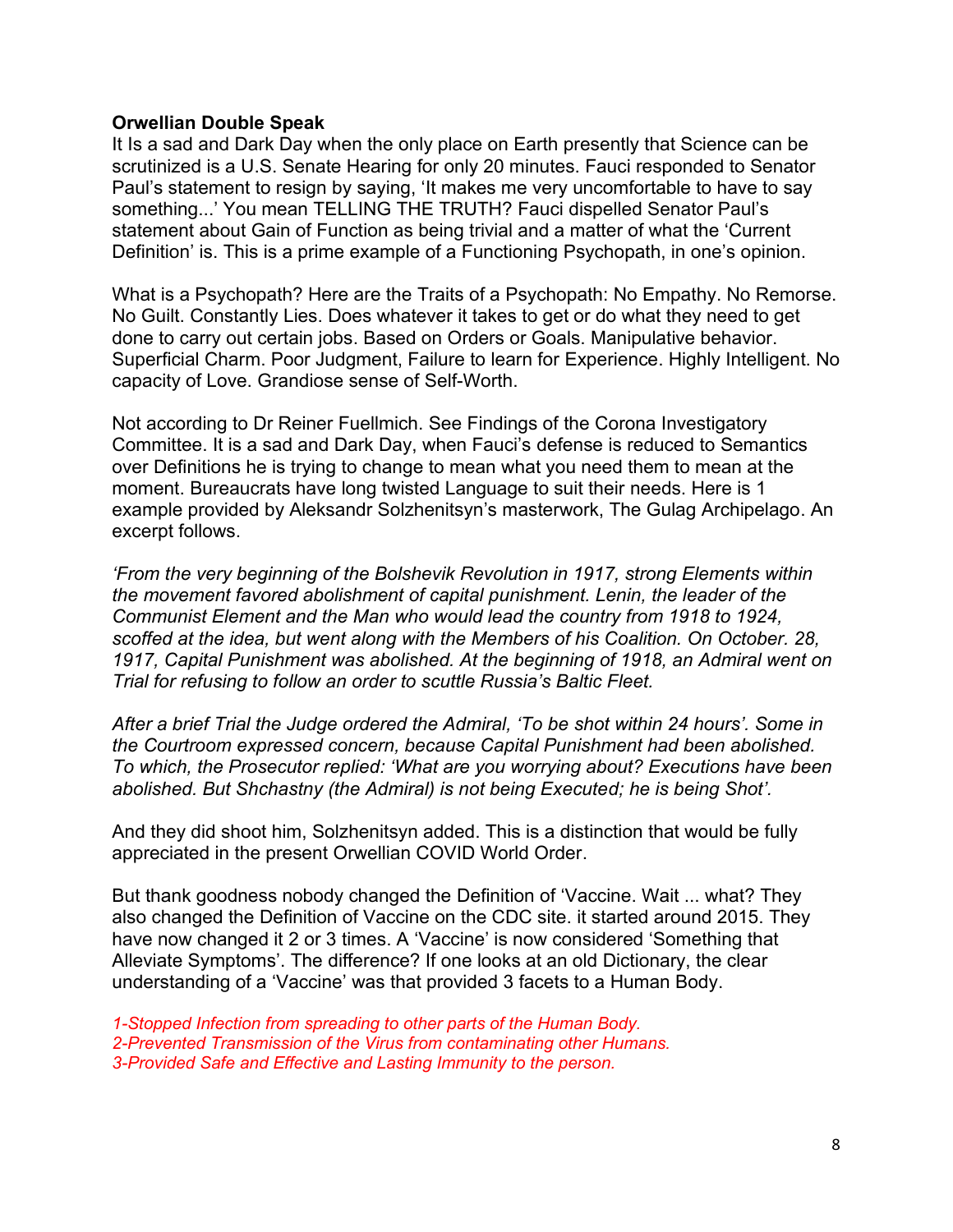And the problem? The COVID-19 do neither of the above 3, yet it is called, legally a 'Vaccine' to be covered and have the Manufacturing Big Pharma Companied not be liable for Adverse Reactions and/or Death from their Injections. This is why the COVID-19 Injections are not a 'Vaccine'. The word 'Pandemic' was also redefined by the WHO before COVID-19 was released in order to allow it to include just about any Disease Situation in a Society. And?

This allowed the WHO to declare a 'Pandemic' and trigger the Fear Factor in People where previously it would not have been allowed. This allowed for the declaration of 'Emergency' and the Authorization of Experimental 'Vaccines' to be rolled-out without the proper length of Independent Clinical Trials. Realize that most of the Data collected have been conducted by the very own Vaccine Manufacturers themselves. Then it has been the CDD, the FDA that have 'taken their word for it' that the Clinical Trials were fair, up to this point.

The long-term Studies will not be out until mid-2023 at the earliest. But by that time, it will have been too late. A large portion of the Billions on Earth will have had the Injections in them already. Solution? The Left will cover for Fauci. He is their Science God that cannot lie nor harm Life. But he has. So, 1 thing that the Left love is their Animals. Yet, they will turn a blind-eye even at this for Fauci.

What will it take for America, the World to 'Wake Up'? It will be when their Children start to die-off en masse that perhaps finally, the Followers of Fauci' Fraudulent Science will come to terms. But it will be too late. Nonetheless, it will turn when People will love their Children more than Puppies. This will be a hard one.

# **Main Sources**

\_\_\_\_\_\_\_\_\_\_\_\_\_\_\_\_\_\_\_\_\_\_\_\_\_\_\_

**You're Trying To Cover Your Ass': Paul And Fauci Clash Again In Heated Exchange** The Hill <https://www.youtube.com/watch?v=O1OIux90F10>

**Dr. Fauci Warned In 2017 Of 'Surprise Outbreak' During Trump Administration** [https://www.huffpost.com/entry/fauci-warned-of-trump-pandemic-](https://www.huffpost.com/entry/fauci-warned-of-trump-pandemic-2017_n_5e8a0548c5b6e7d76c65c8a4)[2017\\_n\\_5e8a0548c5b6e7d76c65c8a4](https://www.huffpost.com/entry/fauci-warned-of-trump-pandemic-2017_n_5e8a0548c5b6e7d76c65c8a4)

**Pandemic Preparedness in the Next Administration: Keynote Address by Anthony S. Fauci**

<https://www.youtube.com/watch?v=DNXGAxGJgQI>

Fauci under fire by beagle organization over alleged puppy experiments [https://nypost.com/2021/10/27/fauci-slammed-by-beagle-organization-over-alleged](https://nypost.com/2021/10/27/fauci-slammed-by-beagle-organization-over-alleged-experiments/)[experiments/](https://nypost.com/2021/10/27/fauci-slammed-by-beagle-organization-over-alleged-experiments/)